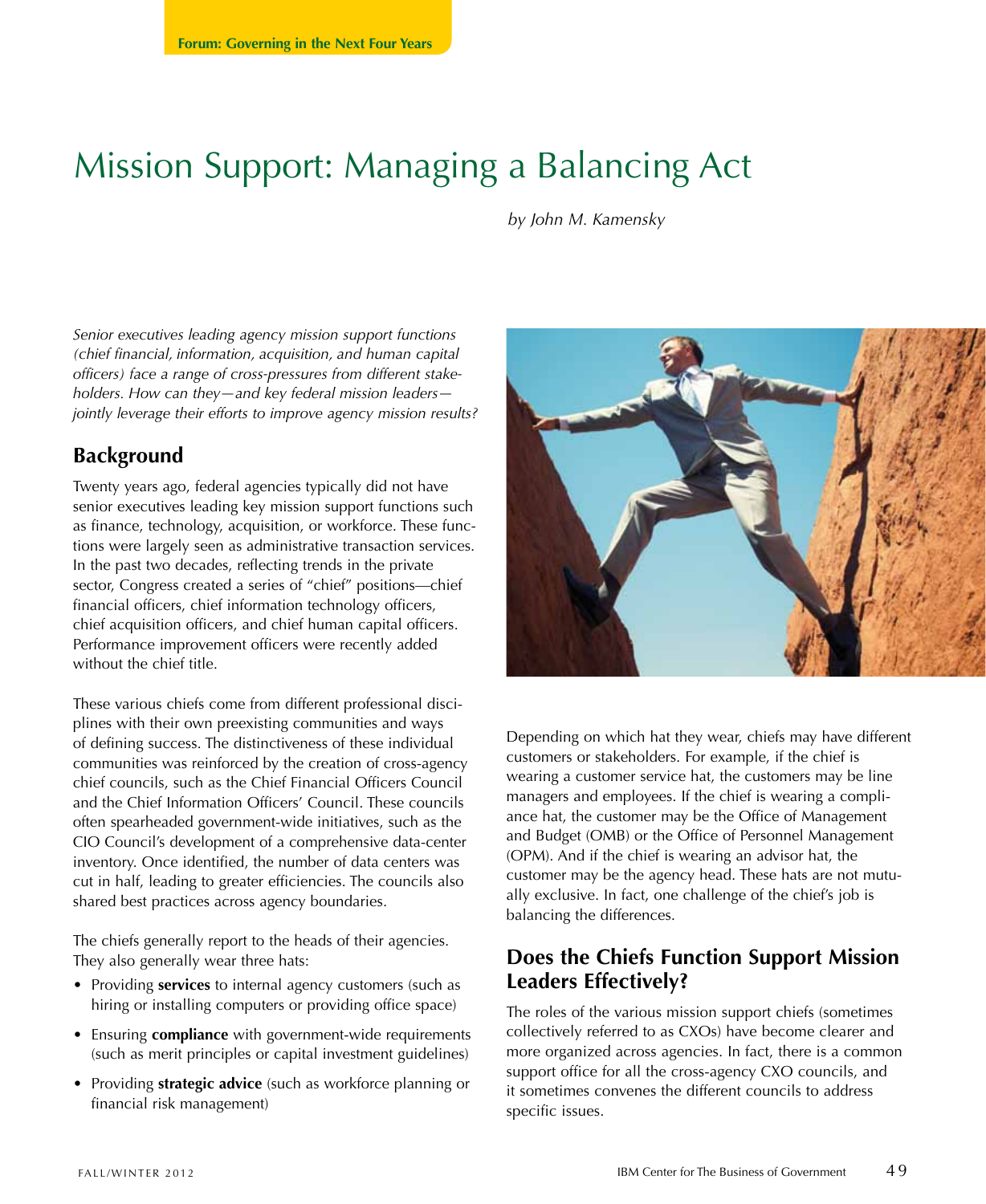However, there are problems from the perspective of mission-oriented line managers in agencies. Mission managers deliver services to the public, such as air traffic control, environmental cleanup, export assistance, disability benefits, or immigration enforcement at the border. These mission managers both rely on, and could capitalize more on, mission support functions such as those provided by chiefs. But, as one former mission manager recently noted, in his experience "the CXO community is the biggest obstacle to success."

*Managing at the Speed of Light: Improving Mission-Support Performance,* a 2009 National Academy of Public Administration (NAPA) study of the chiefs' functions at the Department of Energy (DOE), found that mission support functions were seen as dysfunctional by line managers, largely because the various functions did not coordinate with each other. The lack of coordination within and among these functions resulted in "an inwardly focused, regulation-based, transactional organization."

The study concluded: "DOE needs to better integrate and manage the mission-support offices' efforts in order to develop a coordinated approach to providing essential support services." In addition, it found the mission support offices needed to develop a stronger mission focus: "DOE does not have formal systems to assess how well the missionsupport offices are meeting the needs of the department and to hold them accountable for doing so."

But the solution is not to devolve all authorities to mission managers. After all, the study also found: "The missionsupport organizations provide the grease that makes the department run. Without mission support, work in the program offices will grind to a halt."



# **How Can the Chiefs Integrate Their Services to Benefit Mission Leaders?**

The NAPA study recommended the department focus on creating cross-bureau governance structures within each agency to coordinate mission-support activities, to include:

- An undersecretary for management
- An operations management council
- A mission-support council

The designation of another chief—chief operating officer (or undersecretary for management)—is a solution favored by the Government Accountability Office. This role has been enshrined in the new GPRA Modernization Act, so it now has statutory standing along with the other chiefs and serves as a nexus between policy and management.

But new structures and roles alone don't change tendencies to act independently. Chiefs have to connect with one another through formal and informal means, and balance their three-hat roles.

The proposed operations management council can serve as a way of addressing cross-functional internal services and compliance functions. The mission support executives in the Department of Veterans Affairs hold weekly meetings about common initiatives and address strategic questions such as "Do we have the right skill sets?" and "Will this training lead to changes in mission performance?"

Likewise, the mission-support council can be a way of focusing attention on the needs of key mission initiatives. For example, the Department of Housing and Urban Development convenes a series of meetings on its priority goals and its strategic objectives on at least a quarterly basis. These forums, often led by the secretary or deputy secretary, serve to regularly focus leadership attention on place-based programs in communities, instead of just on policy initiatives.

### **Potential Initiatives over the Next Four Years**

The CXO communities have matured over the past two decades as valuable contributors to the support of missions within and across agencies. They have had to balance their different roles and have made real progress in improving operating efficiencies, saving billions via their initiatives.

But over the next four years, there are new opportunities they could pursue in order to improve mission results for their agencies and government-wide. These might include both agency-level and cross-agency initiatives.